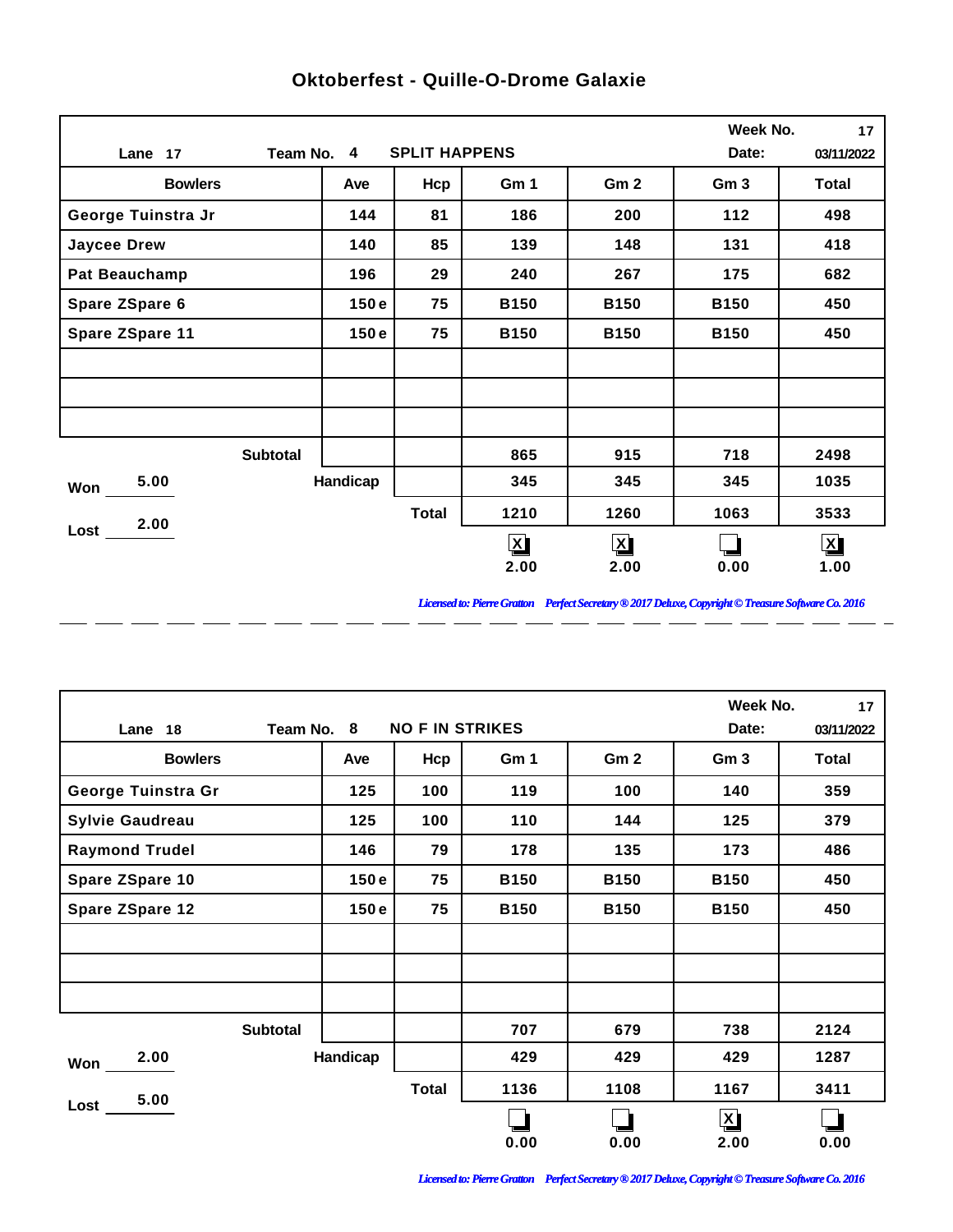|                         |            |                  |             |                 | Week No.        | 17           |
|-------------------------|------------|------------------|-------------|-----------------|-----------------|--------------|
| Lane 19                 | Team No. 6 | <b>POWERBALL</b> |             |                 | Date:           | 03/11/2022   |
| <b>Bowlers</b>          | Ave        | Hcp              | Gm 1        | Gm <sub>2</sub> | Gm <sub>3</sub> | <b>Total</b> |
| <b>Denise Loyer</b>     | 133        | 92               | 126         | 140             | 148             | 414          |
| Mia Beauchamp           | 156        | 69               | 169         | 167             | 151             | 487          |
| <b>Denis Prud'Homme</b> | 170        | 55               | 157         | 201             | 190             | 548          |
| Spare ZSpare 8          | 150e       | 75               | <b>B150</b> | <b>B150</b>     | <b>B150</b>     | 450          |
| Spare ZSpare13          | 150e       | 75               | <b>B150</b> | <b>B150</b>     | <b>B150</b>     | 450          |
|                         |            |                  |             |                 |                 |              |
|                         |            |                  |             |                 |                 |              |
|                         |            |                  |             |                 |                 |              |
| <b>Subtotal</b>         |            |                  | 752         | 808             | 789             | 2349         |
| 2.00<br>Won             | Handicap   |                  | 366         | 366             | 366             | 1098         |
| 5.00                    |            | <b>Total</b>     | 1118        | 1174            | 1155            | 3447         |
| Lost                    |            |                  |             | $\mathbf{X}$    |                 |              |
|                         |            |                  | 0.00        | 2.00            | 0.00            | 0.00         |

 $\overline{a}$ 

 $\overline{a}$ 

 $\overline{a}$ 

 $\overline{a}$ 

 $\overline{a}$ 

 $\overline{a}$ 

 $\overline{a}$ 

## **Oktoberfest - Quille-O-Drome Galaxie**

*Licensed to: Pierre Gratton Perfect Secretary ® 2017 Deluxe, Copyright © Treasure Software Co. 2016*

<u> 2002 - 2003 - 2003 - 2003 - 2003 - 2003 - 2003 - 2003 - 2003 - 2003 - 2003 - 2003 - 2003 - 2003 - 2003 - 200</u>

|                       |          |                    |              |                 | Week No.        | 17                      |
|-----------------------|----------|--------------------|--------------|-----------------|-----------------|-------------------------|
| Team No. 3<br>Lane 20 |          | <b>STRIKE ZONE</b> |              |                 | Date:           | 03/11/2022              |
| <b>Bowlers</b>        | Ave      | Hcp                | Gm 1         | Gm <sub>2</sub> | Gm <sub>3</sub> | Total                   |
| <b>Chris Brown</b>    | 99       | 126                | 95           | 74              | 87              | 256                     |
| <b>Michael Cleary</b> | 158      | 67                 | 204          | 198             | 199             | 601                     |
| Ty Beauchamp          | 167      | 58                 | 193          | 174             | 199             | 566                     |
| <b>Spare ZSpare 5</b> | 150e     | 75                 | <b>B150</b>  | <b>B150</b>     | <b>B150</b>     | 450                     |
| Spare ZSpare 11       | 150e     | 75                 | <b>B150</b>  | <b>B150</b>     | <b>B150</b>     | 450                     |
|                       |          |                    |              |                 |                 |                         |
|                       |          |                    |              |                 |                 |                         |
|                       |          |                    |              |                 |                 |                         |
| <b>Subtotal</b>       |          |                    | 792          | 746             | 785             | 2323                    |
| 5.00<br>Won           | Handicap |                    | 401          | 401             | 401             | 1203                    |
| 2.00                  |          | <b>Total</b>       | 1193         | 1147            | 1186            | 3526                    |
| Lost                  |          |                    | $\mathbf{X}$ |                 | $\mathbf{X}$    | $\overline{\mathbf{X}}$ |
|                       |          |                    | 2.00         | 0.00            | 2.00            | 1.00                    |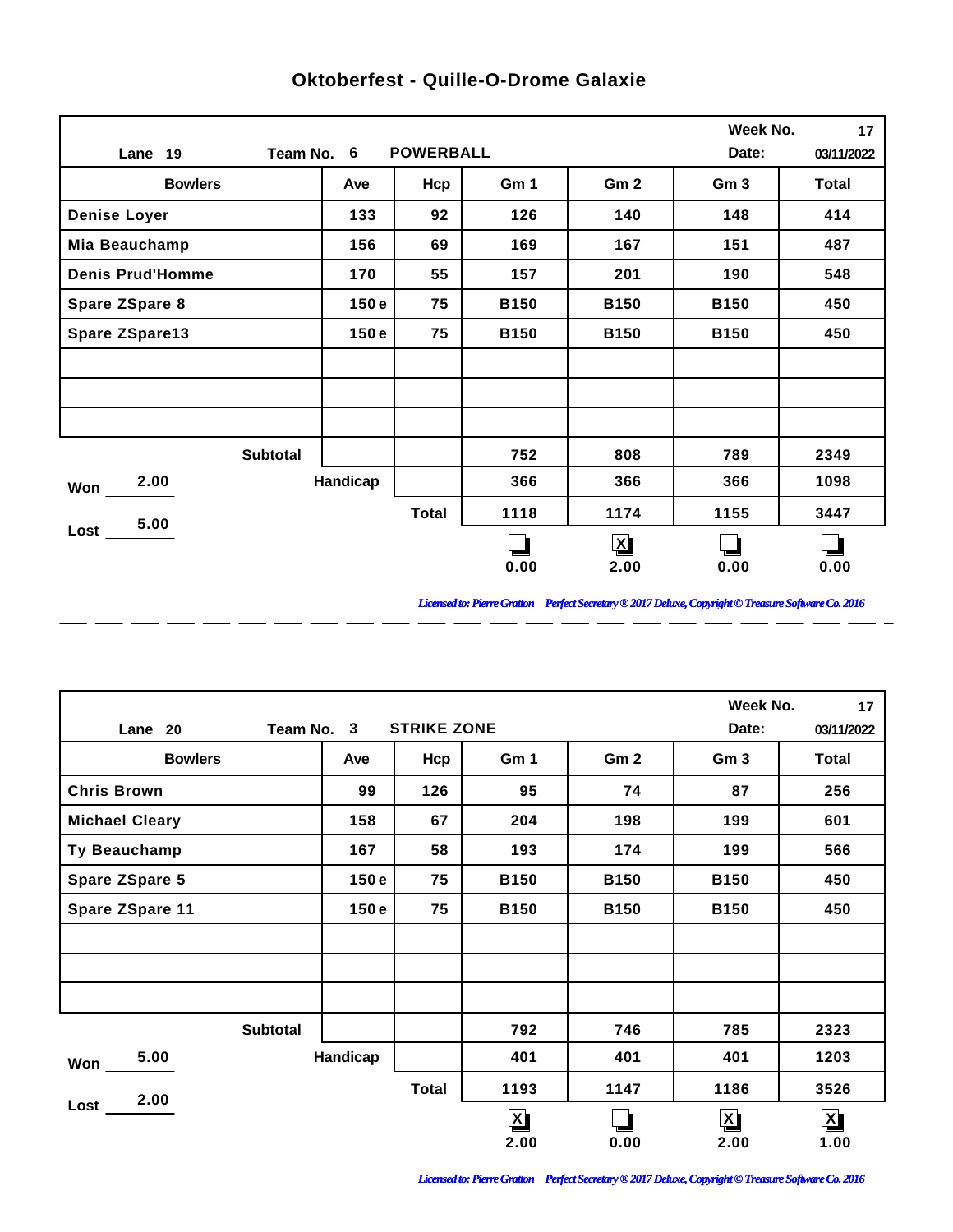|                        |            |                    |              |                 | Week No.        | 17           |
|------------------------|------------|--------------------|--------------|-----------------|-----------------|--------------|
| Lane 21                | Team No. 2 | <b>SPARE PARTS</b> |              |                 | Date:           | 03/11/2022   |
| <b>Bowlers</b>         | Ave        | Hcp                | Gm 1         | Gm <sub>2</sub> | Gm <sub>3</sub> | <b>Total</b> |
| <b>Francis King</b>    | 144        | 81                 | 154          | 136             | 162             | 452          |
| <b>Linda Roberts</b>   | 154        | 71                 | 174          | 147             | 179             | 500          |
| <b>Pierrette King</b>  | 148        | 77                 | 147          | 177             | 124             | 448          |
| <b>Marcel DesBiens</b> | 179        | 46                 | <b>B179</b>  | <b>B179</b>     | <b>B179</b>     | 537          |
| <b>Spare ZSpare 4</b>  | 150e       | 75                 | <b>B150</b>  | <b>B150</b>     | <b>B150</b>     | 450          |
|                        |            |                    |              |                 |                 |              |
|                        |            |                    |              |                 |                 |              |
|                        |            |                    |              |                 |                 |              |
| <b>Subtotal</b>        |            |                    | 804          | 789             | 794             | 2387         |
| 7.00<br>Won            | Handicap   |                    | 350          | 350             | 350             | 1050         |
| 0.00                   |            | <b>Total</b>       | 1154         | 1139            | 1144            | 3437         |
| Lost                   |            |                    | $\mathbf{X}$ | $\mathbf{X}$    | $\mathbf{X}$    | $\mathbf{X}$ |
|                        |            |                    | 2.00         | 2.00            | 2.00            | 1.00         |

 $\overline{a}$ 

 $\overline{a}$ 

 $\overline{a}$ 

 $\overline{a}$ 

 $\overline{a}$ 

 $\overline{a}$ 

 $\overline{a}$ 

## **Oktoberfest - Quille-O-Drome Galaxie**

*Licensed to: Pierre Gratton Perfect Secretary ® 2017 Deluxe, Copyright © Treasure Software Co. 2016*

<u> 2002 - 2003 - 2003 - 2003 - 2003 - 2003 - 2003 - 2003 - 2003 - 2003 - 2003 - 2003 - 2003 - 2003 - 2003 - 200</u>

|                         |                |              |                           |                 | Week No.        | 17           |
|-------------------------|----------------|--------------|---------------------------|-----------------|-----------------|--------------|
| Team No.<br>Lane 22     | $\overline{7}$ |              | <b>GO STRIKE YOURSELF</b> |                 | Date:           | 03/11/2022   |
| <b>Bowlers</b>          | Ave            | Hcp          | Gm 1                      | Gm <sub>2</sub> | Gm <sub>3</sub> | <b>Total</b> |
| <b>Francois Lepine</b>  | 131            | 94           | 143                       | 128             | 129             | 400          |
| <b>Steven Tuinstra</b>  | 155            | 70           | 157                       | 188             | 127             | 472          |
| <b>Daniel Beauchamp</b> | 167            | 58           | 156                       | 142             | 148             | 446          |
| <b>Spare ZSpare 2</b>   | 150e           | 75           | <b>B150</b>               | <b>B150</b>     | <b>B150</b>     | 450          |
| <b>Spare ZSpare 9</b>   | 150e           | 75           | <b>B150</b>               | <b>B150</b>     | <b>B150</b>     | 450          |
|                         |                |              |                           |                 |                 |              |
|                         |                |              |                           |                 |                 |              |
|                         |                |              |                           |                 |                 |              |
| <b>Subtotal</b>         |                |              | 756                       | 758             | 704             | 2218         |
| 0.00<br>Won             | Handicap       |              | 372                       | 372             | 372             | 1116         |
| 7.00                    |                | <b>Total</b> | 1128                      | 1130            | 1076            | 3334         |
| Lost                    |                |              | 0.00                      | 0.00            | 0.00            | 0.00         |